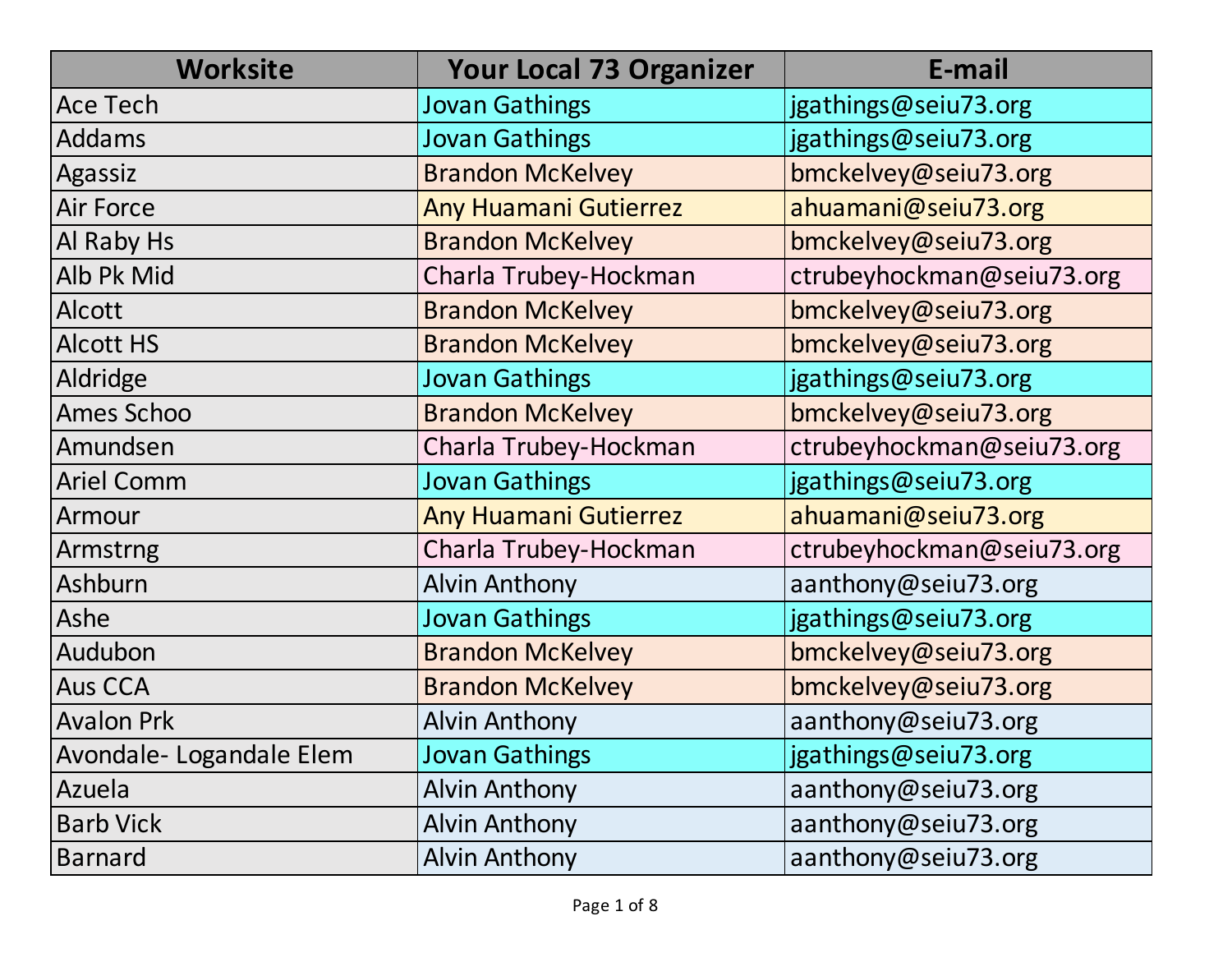| <b>Worksite</b>   | <b>Your Local 73 Organizer</b> | E-mail                    |
|-------------------|--------------------------------|---------------------------|
| <b>Barry</b>      | <b>Brandon McKelvey</b>        | bmckelvey@seiu73.org      |
| <b>Barton</b>     | <b>Alvin Anthony</b>           | aanthony@seiu73.org       |
| <b>Bass</b>       | <b>Alvin Anthony</b>           | aanthony@seiu73.org       |
| <b>Bateman</b>    | Charla Trubey-Hockman          | ctrubeyhockman@seiu73.org |
| <b>Beard</b>      | Charla Trubey-Hockman          | ctrubeyhockman@seiu73.org |
| <b>Beasley</b>    | <b>Jovan Gathings</b>          | jgathings@seiu73.org      |
| <b>Beaubien</b>   | Charla Trubey-Hockman          | ctrubeyhockman@seiu73.org |
| Beethoven         | <b>Jovan Gathings</b>          | jgathings@seiu73.org      |
| <b>Beidler</b>    | <b>Brandon McKelvey</b>        | bmckelvey@seiu73.org      |
| <b>Belding</b>    | Charla Trubey-Hockman          | ctrubeyhockman@seiu73.org |
| <b>Bell</b>       | <b>Brandon McKelvey</b>        | bmckelvey@seiu73.org      |
| <b>Bennett</b>    | <b>Jovan Gathings</b>          | jgathings@seiu73.org      |
| <b>Black Mag</b>  | <b>Jovan Gathings</b>          | jgathings@seiu73.org      |
| <b>Blaine</b>     | <b>Brandon McKelvey</b>        | bmckelvey@seiu73.org      |
| <b>Blair</b>      | <b>Alvin Anthony</b>           | aanthony@seiu73.org       |
| <b>Blmnt-Crgn</b> | <b>Brandon McKelvey</b>        | bmckelvey@seiu73.org      |
| <b>Bogan Tech</b> | <b>Alvin Anthony</b>           | aanthony@seiu73.org       |
| <b>Bond</b>       | <b>Alvin Anthony</b>           | aanthony@seiu73.org       |
| <b>Boone</b>      | Charla Trubey-Hockman          | ctrubeyhockman@seiu73.org |
| <b>BOTY</b>       | <b>Any Huamani Gutierrez</b>   | ahuamani@seiu73.org       |
| <b>Bouchet</b>    | Jovan Gathings                 | jgathings@seiu73.org      |
| <b>Bowen</b>      | <b>Jovan Gathings</b>          | jgathings@seiu73.org      |
| <b>Bradwell</b>   | <b>Jovan Gathings</b>          | jgathings@seiu73.org      |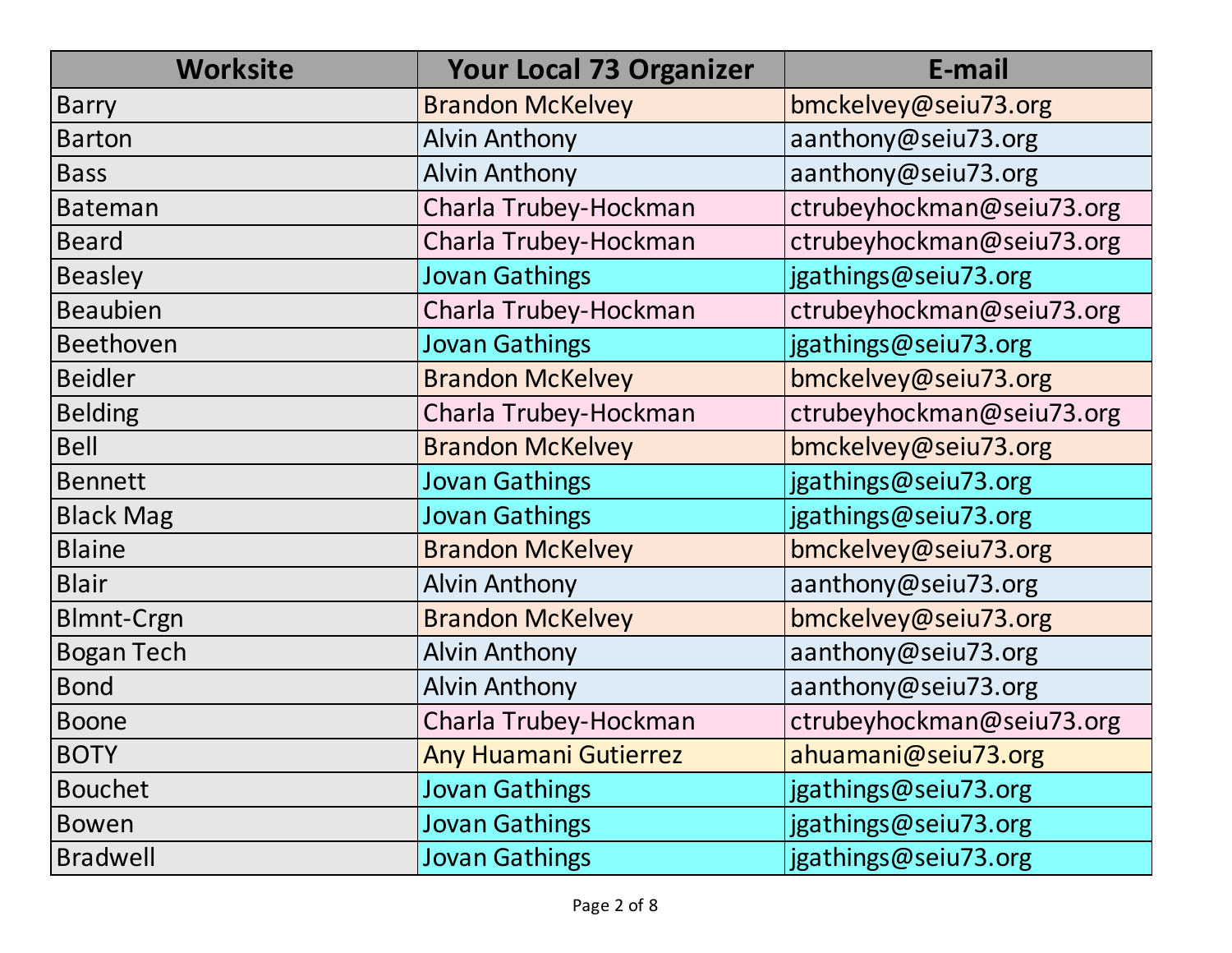| <b>Worksite</b>                                       | <b>Your Local 73 Organizer</b> | E-mail                    |
|-------------------------------------------------------|--------------------------------|---------------------------|
| <b>Brennemann</b>                                     | Charla Trubey-Hockman          | ctrubeyhockman@seiu73.org |
| <b>Brentano</b>                                       | <b>Brandon McKelvey</b>        | bmckelvey@seiu73.org      |
| <b>Bridge</b>                                         | Charla Trubey-Hockman          | ctrubeyhockman@seiu73.org |
| <b>Bridgeport Office</b>                              | <b>Jovan Gathings</b>          | jgathings@seiu73.org      |
| <b>Bright</b>                                         | <b>Jovan Gathings</b>          | jgathings@seiu73.org      |
| <b>Brightn Pk</b>                                     | <b>Any Huamani Gutierrez</b>   | ahuamani@seiu73.org       |
| <b>Brnz Class</b>                                     | <b>Jovan Gathings</b>          | jgathings@seiu73.org      |
| <b>Bronzev SI</b>                                     | <b>Jovan Gathings</b>          | jgathings@seiu73.org      |
| Bronzeville Lighthouse Charter SAny Huamani Gutierrez |                                | ahuamani@seiu73.org       |
| <b>Brooks</b>                                         | Jovan Gathings                 | jgathings@seiu73.org      |
| <b>Brownell</b>                                       | <b>Jovan Gathings</b>          | jgathings@seiu73.org      |
| <b>BrownRHC</b>                                       | <b>Jovan Gathings</b>          | jgathings@seiu73.org      |
| <b>BrownWH</b>                                        | <b>Any Huamani Gutierrez</b>   | ahuamani@seiu73.org       |
| <b>Budlong</b>                                        | Charla Trubey-Hockman          | ctrubeyhockman@seiu73.org |
| <b>Burbank</b>                                        | <b>Brandon McKelvey</b>        | bmckelvey@seiu73.org      |
| <b>Burke</b>                                          | <b>Jovan Gathings</b>          | jgathings@seiu73.org      |
| <b>Burley</b>                                         | <b>Brandon McKelvey</b>        | bmckelvey@seiu73.org      |
| <b>Burnham</b>                                        | <b>Jovan Gathings</b>          | jgathings@seiu73.org      |
| <b>Burnside</b>                                       | <b>Jovan Gathings</b>          | jgathings@seiu73.org      |
| <b>Burr</b>                                           | <b>Any Huamani Gutierrez</b>   | ahuamani@seiu73.org       |
| <b>Burroughs</b>                                      | <b>Any Huamani Gutierrez</b>   | ahuamani@seiu73.org       |
| <b>Byrne</b>                                          | <b>Alvin Anthony</b>           | aanthony@seiu73.org       |
| Caldwell                                              | <b>Jovan Gathings</b>          | jgathings@seiu73.org      |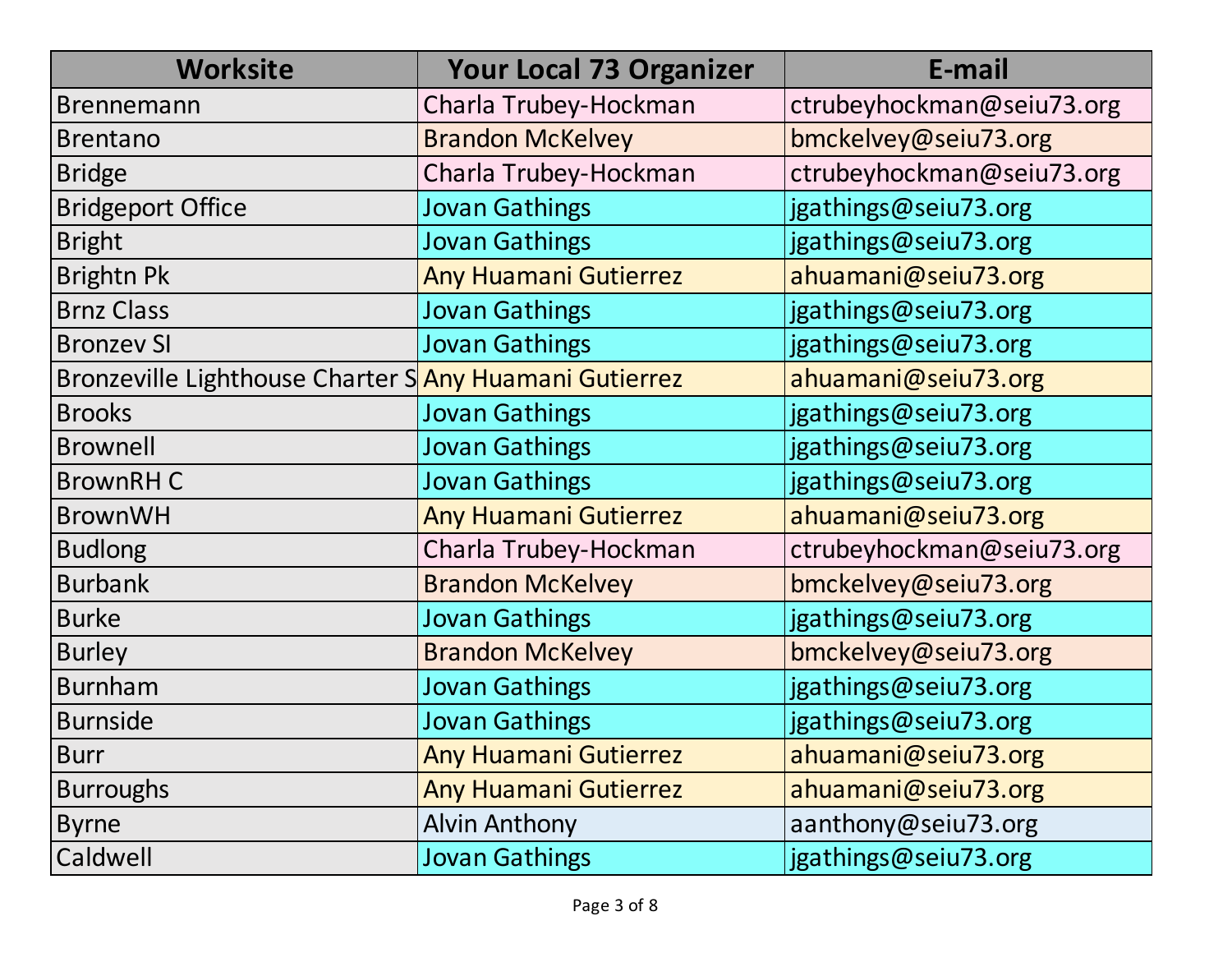| <b>Worksite</b>                             | <b>Your Local 73 Organizer</b> | E-mail                    |
|---------------------------------------------|--------------------------------|---------------------------|
| Calmeca                                     | <b>Any Huamani Gutierrez</b>   | ahuamani@seiu73.org       |
| <b>Camelot - Excel HS</b>                   | <b>Jovan Gathings</b>          | jgathings@seiu73.org      |
| Cameron                                     | <b>Brandon McKelvey</b>        | bmckelvey@seiu73.org      |
| <b>Camras Sch</b>                           | <b>Brandon McKelvey</b>        | bmckelvey@seiu73.org      |
| Canty                                       | Charla Trubey-Hockman          | ctrubeyhockman@seiu73.org |
| Cardenas                                    | <b>Any Huamani Gutierrez</b>   | ahuamani@seiu73.org       |
| Carnegie                                    | <b>Jovan Gathings</b>          | jgathings@seiu73.org      |
| Carroll                                     | <b>Alvin Anthony</b>           | aanthony@seiu73.org       |
| Carson                                      | <b>Any Huamani Gutierrez</b>   | ahuamani@seiu73.org       |
| Carter                                      | <b>Jovan Gathings</b>          | jgathings@seiu73.org      |
| <b>Carver Elm</b>                           | <b>Jovan Gathings</b>          | jgathings@seiu73.org      |
| <b>Carver Mil</b>                           | <b>Any Huamani Gutierrez</b>   | ahuamani@seiu73.org       |
| Casals Pb                                   | <b>Brandon McKelvey</b>        | bmckelvey@seiu73.org      |
| Casimir Pulaski Comm Academy Jovan Gathings |                                | jgathings@seiu73.org      |
| Cassell                                     | <b>Alvin Anthony</b>           | aanthony@seiu73.org       |
| Castellano                                  | <b>Any Huamani Gutierrez</b>   | ahuamani@seiu73.org       |
| Cather                                      | <b>Brandon McKelvey</b>        | bmckelvey@seiu73.org      |
| <b>Central Office</b>                       | <b>Any Huamani Gutierrez</b>   | ahuamani@seiu73.org       |
| Chalmers                                    | <b>Brandon McKelvey</b>        | bmckelvey@seiu73.org      |
| Chappell                                    | Charla Trubey-Hockman          | ctrubeyhockman@seiu73.org |
| Chase                                       | <b>Brandon McKelvey</b>        | bmckelvey@seiu73.org      |
| Chavez                                      | <b>Any Huamani Gutierrez</b>   | ahuamani@seiu73.org       |
| Chg Acd Hs                                  | Charla Trubey-Hockman          | ctrubeyhockman@seiu73.org |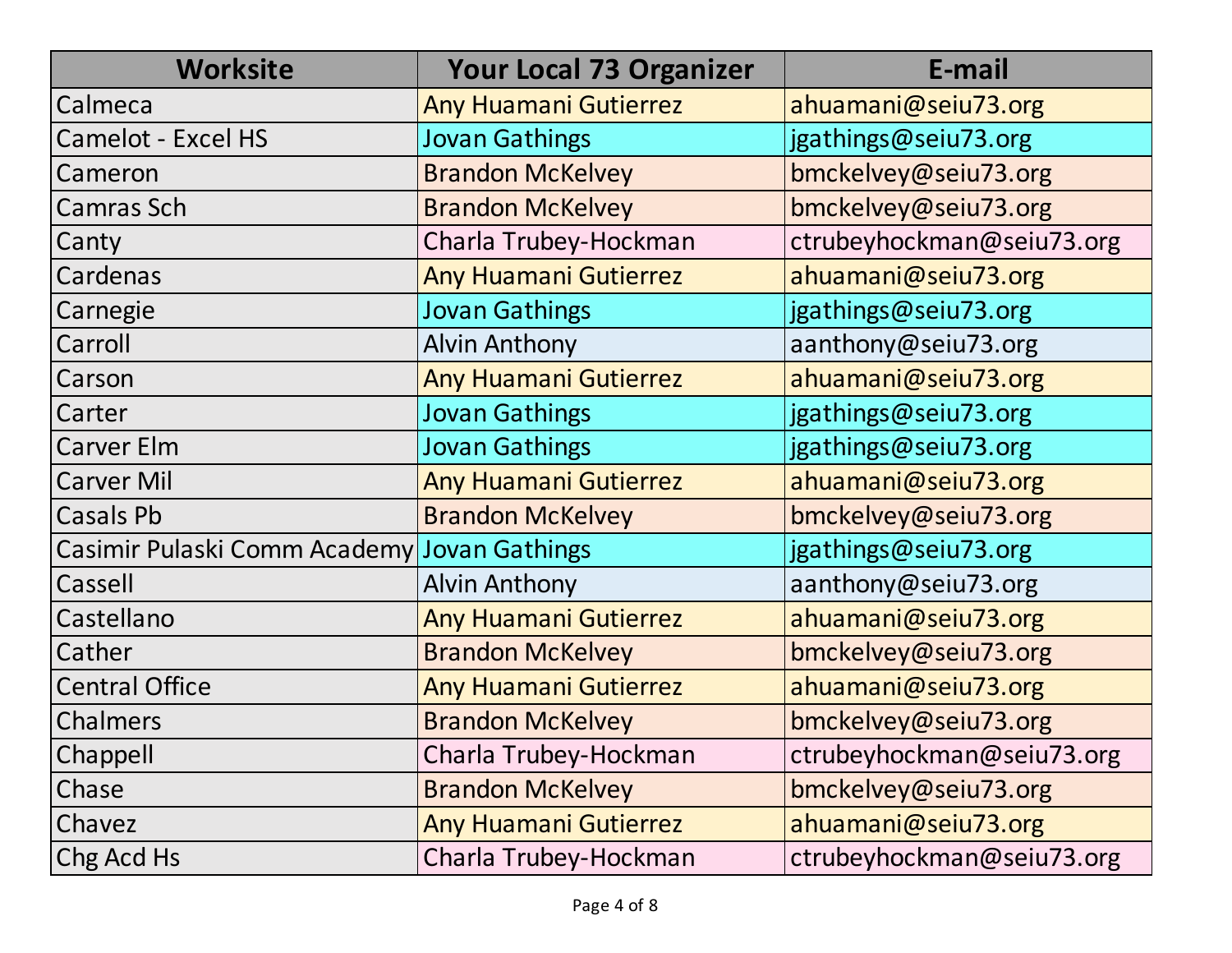| <b>Worksite</b>      | <b>Your Local 73 Organizer</b> | E-mail                    |
|----------------------|--------------------------------|---------------------------|
| Chgo Acad            | Charla Trubey-Hockman          | ctrubeyhockman@seiu73.org |
| Chgo Agr             | <b>Alvin Anthony</b>           | aanthony@seiu73.org       |
| Chgo Arts            | <b>Jovan Gathings</b>          | jgathings@seiu73.org      |
| Chgo Mil             | <b>Any Huamani Gutierrez</b>   | ahuamani@seiu73.org       |
| Chgo World Lang Acad | <b>Any Huamani Gutierrez</b>   | ahuamani@seiu73.org       |
| <b>Chicago Tech</b>  | <b>Brandon McKelvey</b>        | bmckelvey@seiu73.org      |
| Chopin               | <b>Brandon McKelvey</b>        | bmckelvey@seiu73.org      |
| Christophr           | <b>Any Huamani Gutierrez</b>   | ahuamani@seiu73.org       |
| Claremont            | <b>Alvin Anthony</b>           | aanthony@seiu73.org       |
| Clark Gr             | <b>Brandon McKelvey</b>        | bmckelvey@seiu73.org      |
| <b>Clark Acd</b>     | <b>Brandon McKelvey</b>        | bmckelvey@seiu73.org      |
| Clay                 | <b>Jovan Gathings</b>          | jgathings@seiu73.org      |
| Clemente             | <b>Brandon McKelvey</b>        | bmckelvey@seiu73.org      |
| Cleveland            | Charla Trubey-Hockman          | ctrubeyhockman@seiu73.org |
| Clinton              | Charla Trubey-Hockman          | ctrubeyhockman@seiu73.org |
| <b>Clissold</b>      | <b>Alvin Anthony</b>           | aanthony@seiu73.org       |
| Colemon              | <b>Jovan Gathings</b>          | jgathings@seiu73.org      |
| Coles                | <b>Jovan Gathings</b>          | jgathings@seiu73.org      |
| <b>Collins HS</b>    | <b>Brandon McKelvey</b>        | bmckelvey@seiu73.org      |
| Colman               | <b>Jovan Gathings</b>          | jgathings@seiu73.org      |
| Columb Ep            | Any Huamani Gutierrez          | ahuamani@seiu73.org       |
| Columbus             | <b>Brandon McKelvey</b>        | bmckelvey@seiu73.org      |
| Cook JW              | <b>Alvin Anthony</b>           | aanthony@seiu73.org       |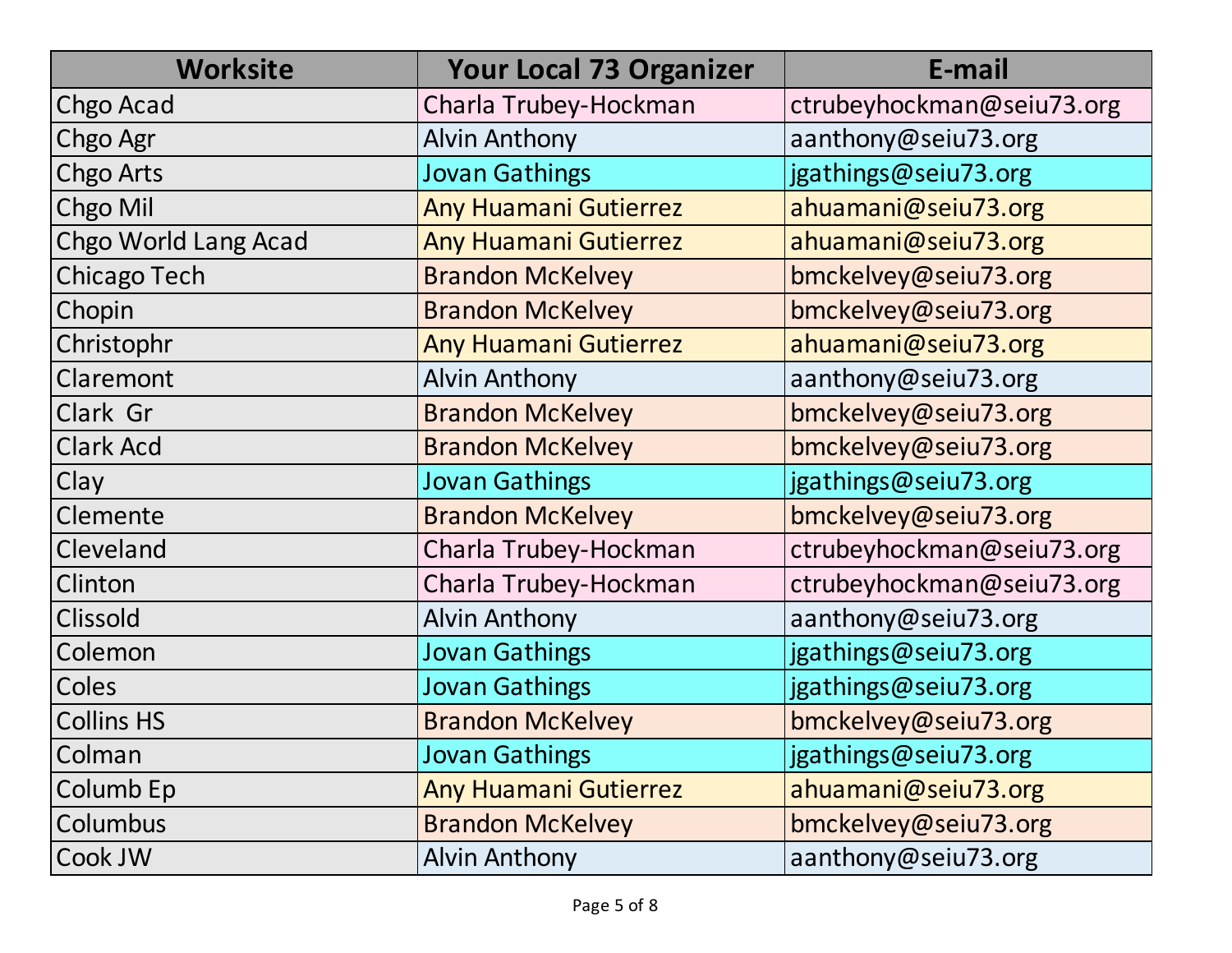| <b>Worksite</b>            | <b>Your Local 73 Organizer</b> | E-mail                    |
|----------------------------|--------------------------------|---------------------------|
| Coonley                    | Charla Trubey-Hockman          | ctrubeyhockman@seiu73.org |
| Cooper                     | <b>Any Huamani Gutierrez</b>   | ahuamani@seiu73.org       |
| Corkery                    | <b>Any Huamani Gutierrez</b>   | ahuamani@seiu73.org       |
| Corliss                    | <b>Jovan Gathings</b>          | jgathings@seiu73.org      |
| Courtenay                  | Charla Trubey-Hockman          | ctrubeyhockman@seiu73.org |
| <b>CPS Virtual Academy</b> | <b>Stacia Scott</b>            | <b>Stacia Scott</b>       |
| <b>CPS Warehouse</b>       | <b>Jovan Gathings</b>          | jgathings@seiu73.org      |
| <b>Crane Med</b>           | <b>Any Huamani Gutierrez</b>   | ahuamani@seiu73.org       |
| Crown                      | <b>Brandon McKelvey</b>        | bmckelvey@seiu73.org      |
| Cuffe                      | <b>Alvin Anthony</b>           | aanthony@seiu73.org       |
| Cullen                     | <b>Jovan Gathings</b>          | jgathings@seiu73.org      |
| Curie                      | <b>Any Huamani Gutierrez</b>   | ahuamani@seiu73.org       |
| Curtis                     | <b>Jovan Gathings</b>          | jgathings@seiu73.org      |
| <b>CVCA</b>                | <b>Jovan Gathings</b>          | jgathings@seiu73.org      |
| Cw Fac Op                  | <b>Jovan Gathings</b>          | jgathings@seiu73.org      |
| Daley Acad                 | <b>Any Huamani Gutierrez</b>   | ahuamani@seiu73.org       |
| Darwin                     | <b>Brandon McKelvey</b>        | bmckelvey@seiu73.org      |
| Davis                      | <b>Any Huamani Gutierrez</b>   | ahuamani@seiu73.org       |
| Davis Magn                 | <b>Alvin Anthony</b>           | aanthony@seiu73.org       |
| Dawes                      | <b>Alvin Anthony</b>           | aanthony@seiu73.org       |
| De Diego                   | <b>Brandon McKelvey</b>        | bmckelvey@seiu73.org      |
| De Priest                  | <b>Brandon McKelvey</b>        | bmckelvey@seiu73.org      |
| Decatur                    | Charla Trubey-Hockman          | ctrubeyhockman@seiu73.org |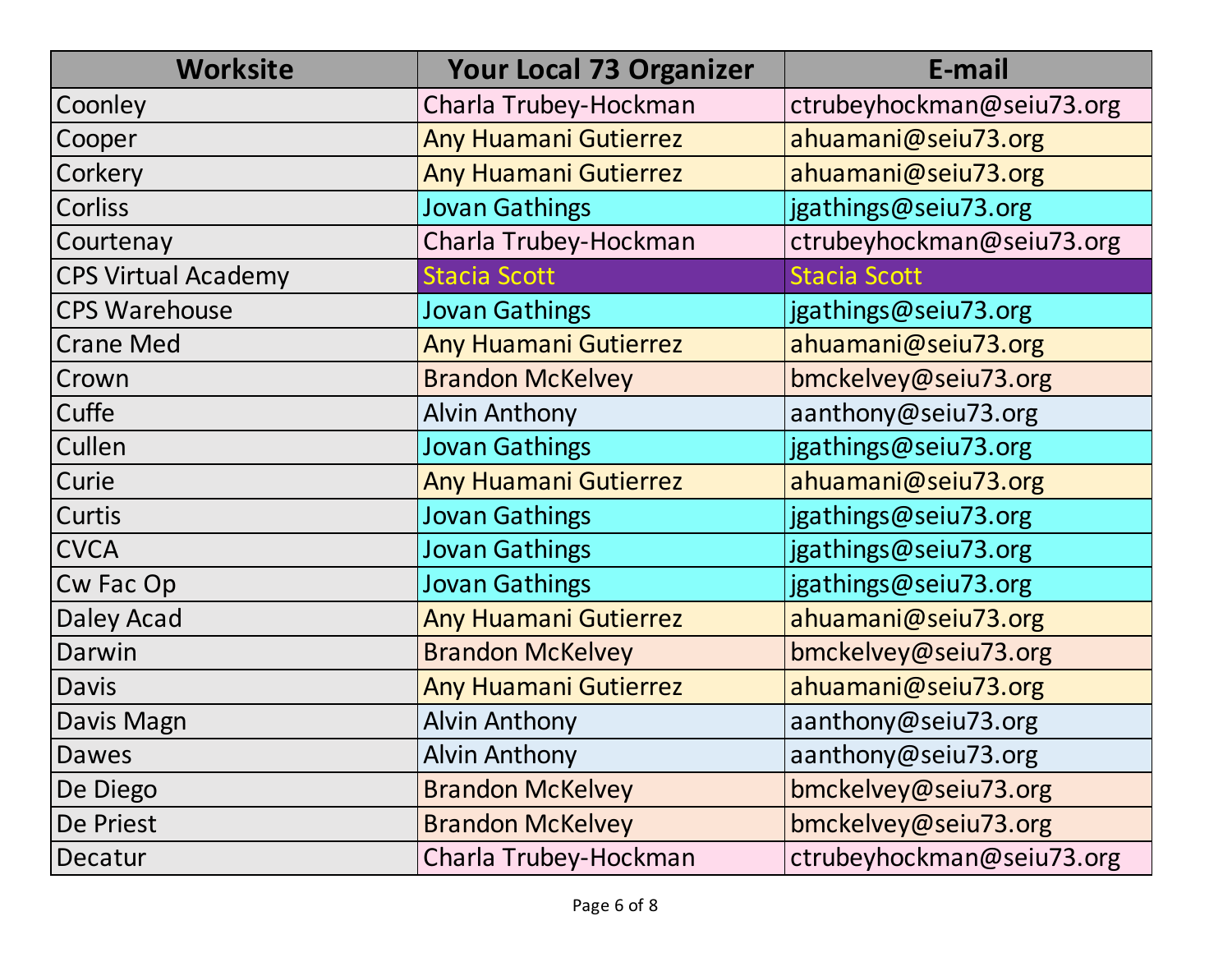| <b>Worksite</b>   | <b>Your Local 73 Organizer</b> | E-mail                    |
|-------------------|--------------------------------|---------------------------|
| Deneen            | <b>Jovan Gathings</b>          | jgathings@seiu73.org      |
| Dett              | <b>Any Huamani Gutierrez</b>   | ahuamani@seiu73.org       |
| Dever             | Charla Trubey-Hockman          | ctrubeyhockman@seiu73.org |
| Dewey             | <b>Alvin Anthony</b>           | aanthony@seiu73.org       |
| <b>Dirksen</b>    | Charla Trubey-Hockman          | ctrubeyhockman@seiu73.org |
| Disn Mag          | Charla Trubey-Hockman          | ctrubeyhockman@seiu73.org |
| <b>Disney II</b>  | Charla Trubey-Hockman          | ctrubeyhockman@seiu73.org |
| Dixon             | <b>Jovan Gathings</b>          | jgathings@seiu73.org      |
| <b>Doolittle</b>  | <b>Jovan Gathings</b>          | jgathings@seiu73.org      |
| <b>Dore</b>       | <b>Alvin Anthony</b>           | aanthony@seiu73.org       |
| <b>Douglass</b>   | <b>Brandon McKelvey</b>        | bmckelvey@seiu73.org      |
| Dr Prieto         | <b>Brandon McKelvey</b>        | bmckelvey@seiu73.org      |
| <b>Drake</b>      | <b>Jovan Gathings</b>          | jgathings@seiu73.org      |
| Drummond          | <b>Any Huamani Gutierrez</b>   | ahuamani@seiu73.org       |
| <b>Dubois</b>     | <b>Jovan Gathings</b>          | jgathings@seiu73.org      |
| <b>Dulles</b>     | <b>Jovan Gathings</b>          | jgathings@seiu73.org      |
| Dunbar            | <b>Jovan Gathings</b>          | jgathings@seiu73.org      |
| Dunne             | <b>Jovan Gathings</b>          | jgathings@seiu73.org      |
| <b>Durkin Pk</b>  | <b>Alvin Anthony</b>           | aanthony@seiu73.org       |
| <b>Dvorak</b>     | <b>Brandon McKelvey</b>        | bmckelvey@seiu73.org      |
| <b>Dyett Arts</b> | <b>Jovan Gathings</b>          | jgathings@seiu73.org      |
| Earhart           | <b>Jovan Gathings</b>          | jgathings@seiu73.org      |
| Earle             | <b>Alvin Anthony</b>           | aanthony@seiu73.org       |